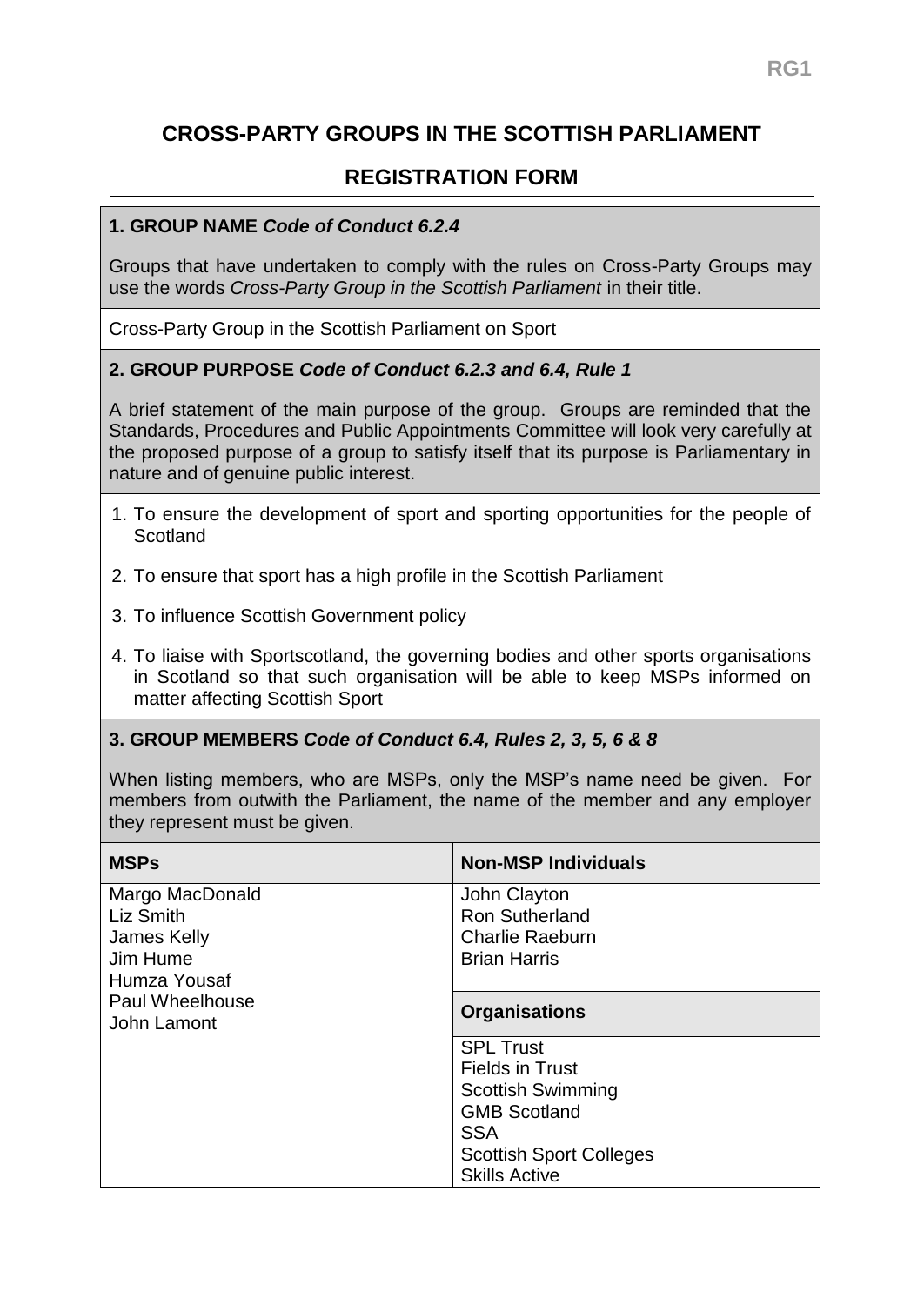| <b>LTS Scotland</b>       |
|---------------------------|
| Senscot                   |
| <b>Scottish Athletics</b> |
| <b>SALSC</b>              |
| Sportscotland             |

#### **4. GROUP OFFICERS** *Code of Conduct 6.4, Rule 4*

Please amend titles as necessary e.g. to indicate joint office holders, or preferred titles.

| <b>Convener</b>      | Margo MacDonald MSP  |
|----------------------|----------------------|
| <b>Vice-Convener</b> | <b>Liz Smith MSP</b> |
|                      | Jim Hume MSP         |
| <b>Secretary</b>     | Peter Warren         |
| <b>Treasurer</b>     |                      |

## **5. FINANCIAL OR OTHER BENEFITS RECEIVED** *Code of Conduct 6.3.1 & 6.3.7*

The group must register any financial or other material benefit received by the group from whatever source, where the value of the financial sum or benefit from any single source exceeds £500 in any one calendar year. This includes donations, sponsorship, subscriptions, hospitality, gifts, visits, provision of services or accommodation or staff assistance. The value of use of Parliamentary facilities need not be registered.

The details requiring to be registered include a brief description of the benefit, the approximate monetary value, the date on which it was received and the source from which it came. Where a consultancy organisation provides benefits, the client on whose behalf these are provided should be named.

| <b>Date</b> | <b>Amount</b> | <b>Description</b> |
|-------------|---------------|--------------------|
|             |               | Nil                |

#### **6. GROUP SUBSCRIPTION** *Code of Conduct 6.4, Rule 9*

Where a group charges or proposes to charge a subscription, this must be reasonable and the same for all members. The amount of the subscription should be registered and the purposes for which it is intended to use the subscription.

| Amount per group member per year | Nil |
|----------------------------------|-----|
|----------------------------------|-----|